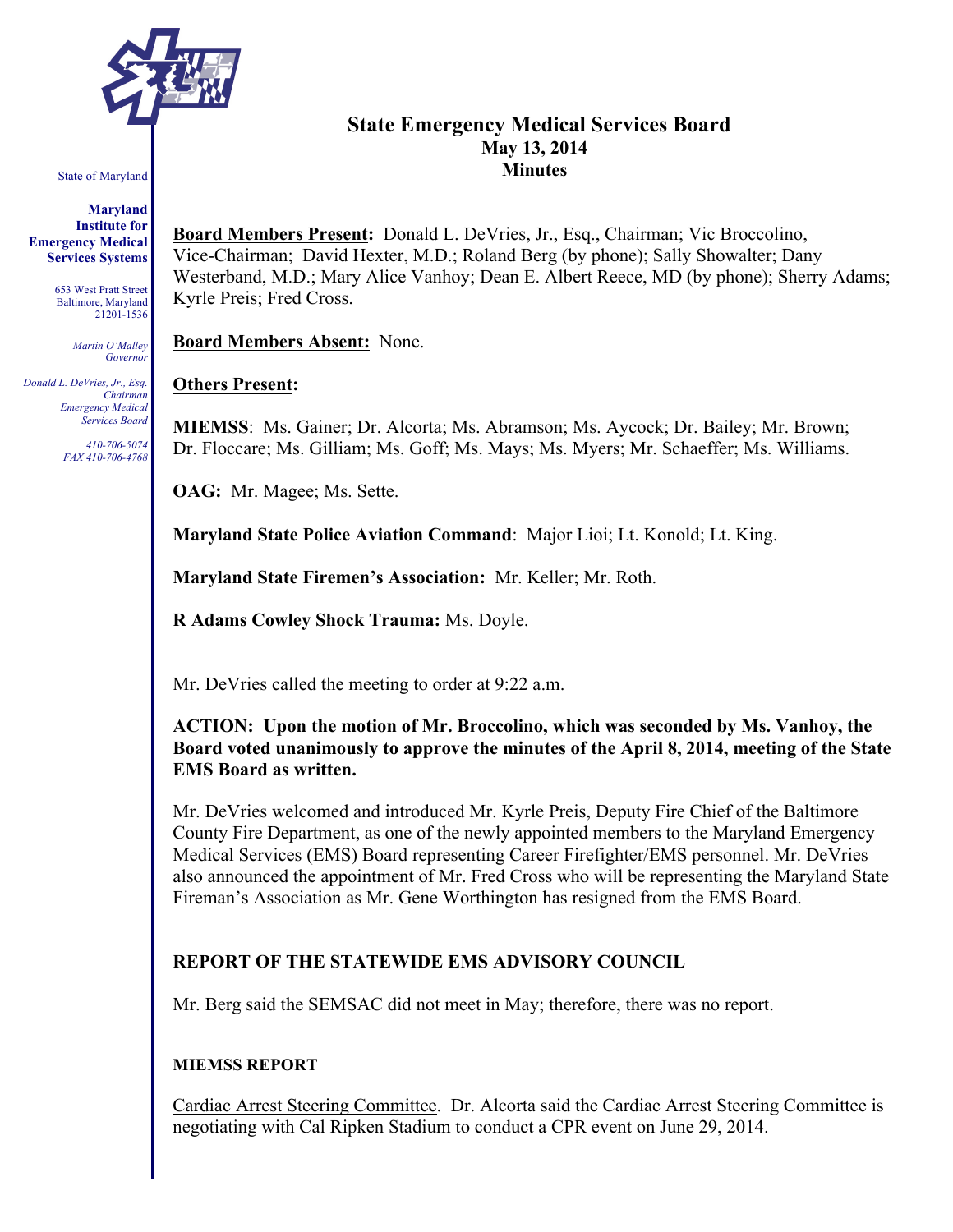National EMS Week. EMS week is May 18–24, 2014, with EMS for Children Day on May 21, 2014. The theme this year is "EMS Dedicated. For Life," and MIEMSS will hold its annual EMS "Stars of Life" and "Right Care When It Counts" Awards in Annapolis at the Miller Senate Building on May 21, 2014, starting at 10:00 am.

Active Assailant Incident Workgroup. The Active Assailant Committee should have a final draft guidelines response document completed and released for comment by the end of May 2014.

EMS Plan. MIEMSS staff continues to work on the EMS Plan Goals and Objectives.

The EMRC/SYSCOM. The upgrades to EMRC/SYSCOM are in the final prep stages; a general contractor has been identified and subcontractor bid submissions are being scheduled.

Back up Commercial Air Services. The 2014 Joint Chairmen's Report included a request that MIEMSS submit a report on payment for patient scene helicopter transport provided by a back-up commercial air ambulance service. The report is due by December 1, 2014.

EMS Care 2014. Dr. Alcorta reported that the EMS Care Conference held April 30 – May 4 in Ocean City had been very successful and well-attended. He thanked all those who had contributed to the success of the conference.

MSFA Convention. MIEMSS will be participating at the MSFA Convention June 14-20, 2014, in Ocean City Maryland.

Internet Viruses. Dr. Alcorta said that MIEMSS has been active in addressing the security issues presented by the recent spate of computer viruses that had infected the internet.

Mobile Integrated Health Services. MIEMSS is working on a study of Mobile Integrated Health Services at the request of the House Health & Government Operations Committee.

State Office of Commercial Ambulance Licensing and Regulation (SOCALR). SOCALR has started the annual inspection and license renewal process.

Middle Eastern Respiratory Syndrome (MERS). Dr. Alcorta said there have been two confirmed cases in the United States: one in Indiana and one in Florida. Both cases were healthcare workers who had been in Saudi Arabia. MIEMSS is monitoring all CDC alerts in reference to MERS.

Mr. Fred Cross arrived at approximately 9:30am.

Mr. DeVries announced that Mr. Gene Worthington has resigned from the EMS Board and that Mr. Fred Cross, Past President MSFA, has been appointed to the Board to represent Volunteer Fire Service for the remainder of Mr. Worthington's term. Mr. DeVries welcomed Mr. Cross to the Board.

Mr. DeVries presented to Mr. Worthington a plaque in appreciation for his many years of dedicated service to the State of Maryland Emergency Medical Services Board. Mr. DeVries added his personal thank you for the outstanding work and commitment to the Board and wished Mr. Worthington well in his future endeavors. Mr. Worthington stated t he was leaving with mixed emotions but that Mr. Cross will be an excellent representative for the volunteers.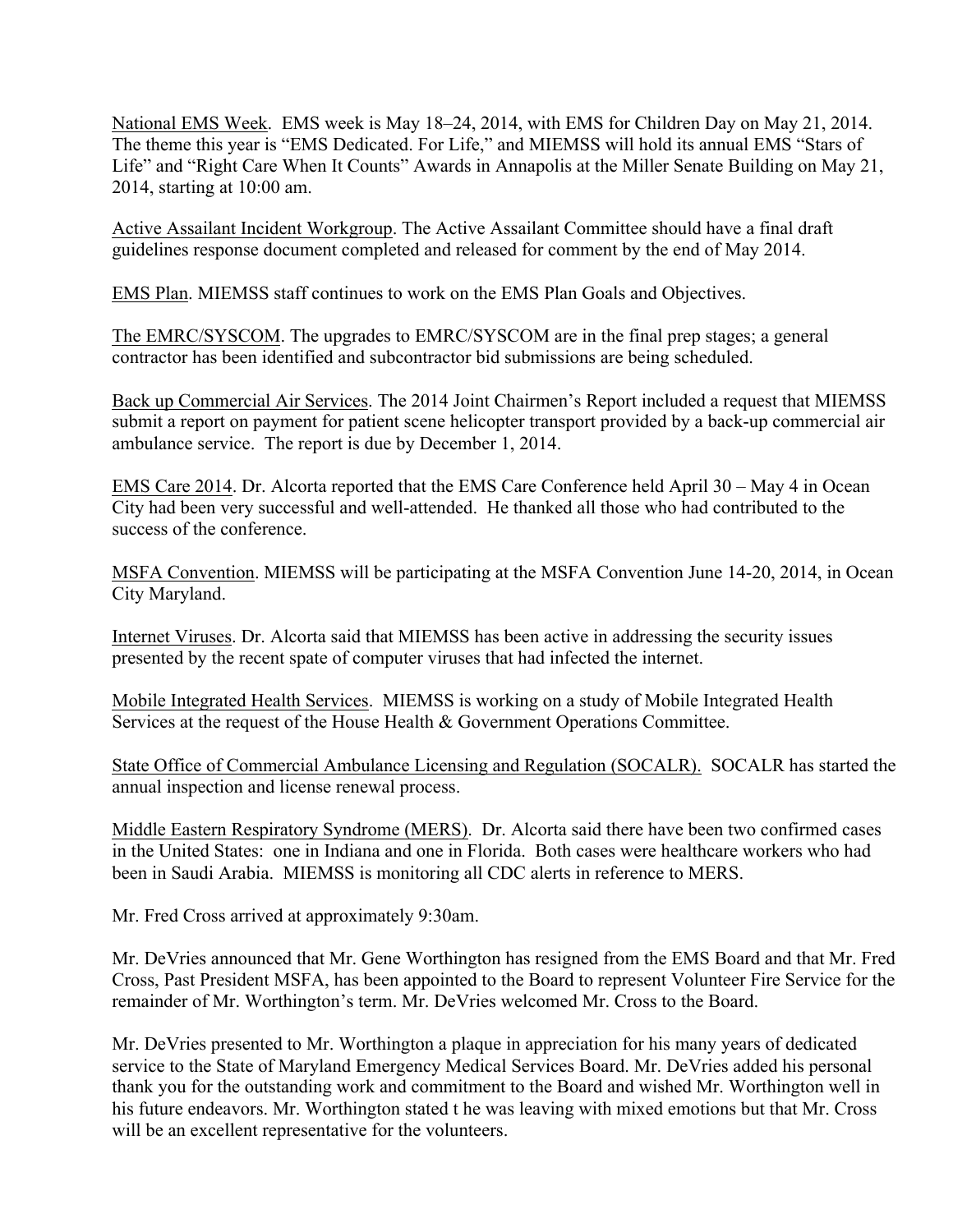# **R ADAMS COWLEY SHOCK TRAUMA CENTER REPORT (RACSTC)**

Mr. DeVries congratulated Ms. Doyle on the success of the RACSTC Gala. Ms. Doyle thanked Mr. DeVries and added that Dr. Bass was also honored at the Gala.

Ms. Doyle submitted a written report and highlighted the RACSTC Organ and Tissue Donation Program. Ms. Doyle said that RACSTC partners with the Living Legacy Foundation (LLF) to ensure that out of tragedy, comes some breath of life. RACSTC works closely with LLF in making sure that all organ donation discussions are respectful and dignified.

Ms. Doyle said that fire suppression testing is currently being conducted on the second helipad; once completed, the Fire Marshall will advise as to the operational status, hopefully within the next six weeks. Ms. Doyle added that RACSTC and its partners are working on identifying an alternate landing zone that will be agreeable to all parties.

Ms. Doyle recognized Baltimore County Fire Department and all partners who assisted with the Sparrows Point building collapse incident. RACSTC will be holding a debriefing to discuss issues, such as asbestos management, that had arisen during the incident and to share lessons learned.

Ms. Doyle added that the RACSTC has a very focused Violence Intervention Program that provides early intervention to individuals who have been hospitalized for injuries caused by violence. She said the Program held an inaugural gala event attended by approximately 250 persons to help elevate awareness of violence intervention and prevention in Baltimore City.

# **MSP AVIATION COMMAND UPDATE**

AW139 Transition Plan. Major Lioi submitted a written report and highlighted the AW139 Transition Plan. Four sections, Trooper 3 (Frederick), Trooper 6 (Easton), Trooper 4 (Salisbury), and Trooper 7 (Southern Maryland), have completed the transition to the new AW139 helicopters. He said that the transition at Trooper 2 (Andrews) began on May 5, 2014. Major Lioi invited the Board to the celebration and ribbon cutting at Trooper 7 on May 14, 2014.

Second In Command (SIC). Major Lioi said that out of the ten PIN's approved in November 2013, seven positions have been filled and three applicants have been given conditional offers and are undergoing background investigations. All ten positions should be by set by the end of May 2014 and the MSP will begin filling an additional ten positions on July 1, 2014.

Part 135. Major Lioi said that the MSPAC Operations Manual with all supporting documentation has been submitted to the FAA and will now go to Phase III, the "Document Compliance Phase" where operations manuals and other documents are reviewed in depth by the FAA's CPT members to ensure compliance with all applicable regulations and conformance with safe operating practices. MSPAC anticipates that at least one aircraft will be Part 135 certified by this fall.

# **MARYLAND STATE FIREMAN'S ASSOCIATION (MSFA) UPDATE**

Mr. DeVries welcomed First Vice President Keller and asked that he convey to President Olson the Board's appreciation of her efforts this past year. Mr. Keller said that the MSFA leadership will not be available to attend the June EMS Board meeting as they will be attending the Maryland Municipal League conference in Ocean City, MD.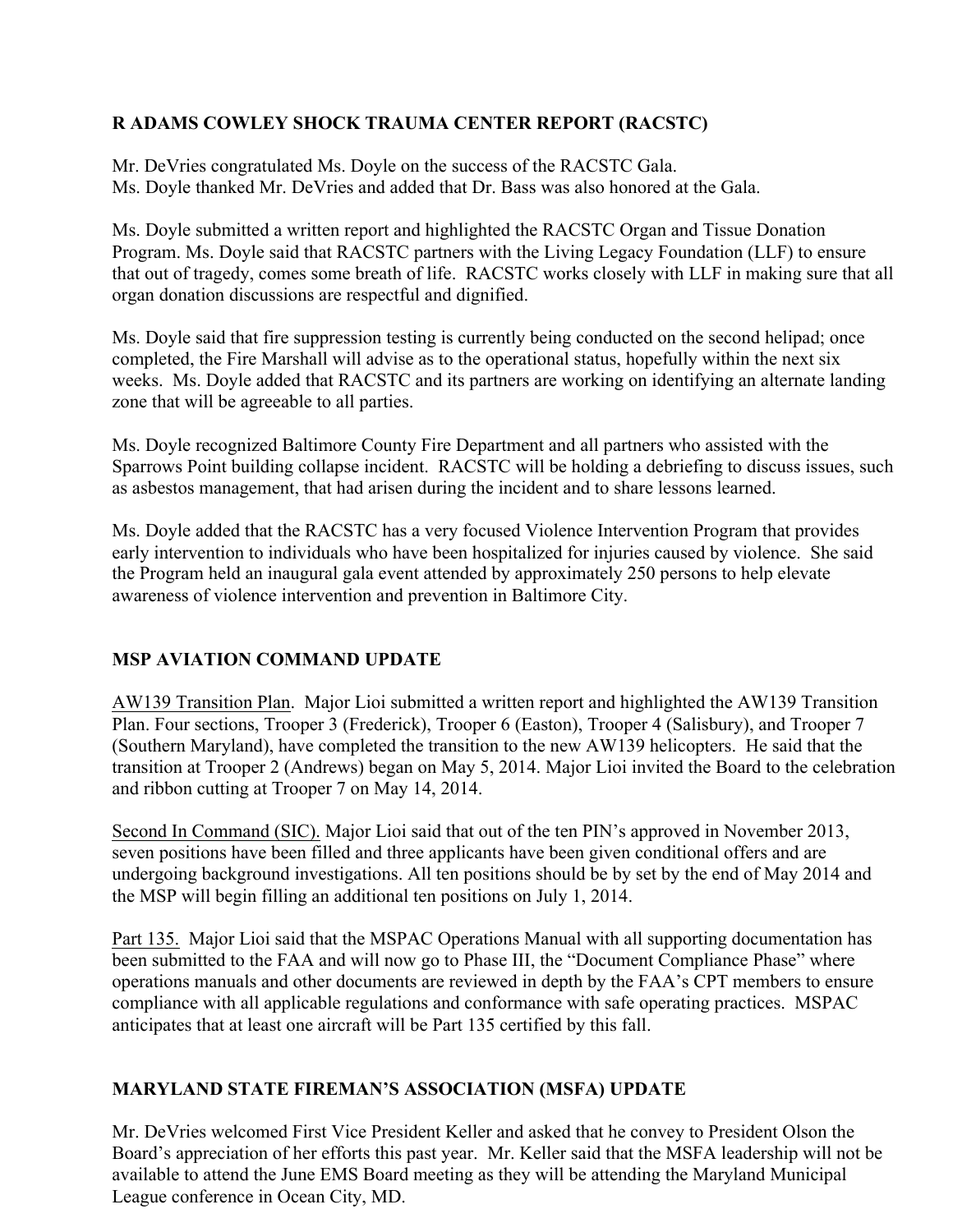First Vice President Keller extended the invitation from President Olson to the EMS Board to attend the MSFA Convention June 14 – 20, 2014. He added that there will be 18 to 20 "hands on" Fire and EMS training opportunities at the convention. The installation of new officers will take place on June 17, 2014.

First Vice President Keller thanked Fred Cross for representing the volunteers on the EMS Board and thanked the EMS Board for their spirit of cooperation and assistance this last year.

# **OLD BUSINESS**

None.

# **NEW BUSINESS**

COMAR 10.17.02 Automated External Defibrillators for Swimming Pools. A copy of the regulation was distributed to the EMS Board for approval. Ms. Sette said that this is a Department of Health & Mental Hygiene (DHMH) regulation that had been finalized at DHMH. She said there were no issues with the regulation which requires that all county and municipal pools have AEDs and that comply with MIEMSS AED program.

#### **ACTION: Upon the motion of Mr. Broccolino, which was seconded by Ms. Adams, the Board unanimously approved COMAR 10.17.02 Automated External Defibrillators for Swimming Pools.**

Prehospital Point of Care Testing to Detect Shock – Pilot Protocol (MSPAC – Paramedic Only). The proposed "pilot" protocol and IRB approval was distributed to EMS Board for approval. Dr. Alcorta explained this research protocol to be conducted by MSPAC Paramedics for the evaluation of blood samples to establish "Shock" indicators. Dr. Alcorta said that standard care is the priority and patient care will not be changed under the pilot. Dr. Floccare said that this protocol will only be used at the three bases that have transitioned to the AW-139 helicopters that are staffed with two EMS providers. Dr. Floccare added that scene and patient circumstances will determine if and when the protocol will be administered. This testing is being funded by the Air Force.

#### **ACTION: Upon the motion of Dr. Westerband, which was seconded by Mr. Broccolino, the Board unanimously approved the Prehospital Point of Care Testing to Detect Shock Protocol Pilot.**

Ms. Gainer introduced MIEMSS' new Human Resources Manager, Ms. Kim Williams, to the EMS Board members.

# **Upon the motion of Mr. Broccolino, which was seconded by Dr. Hexter, the Board adjourned to Closed Session.**

The purpose of the closed session was to carry out administrative functions under State Government Article §10-502 (b), to obtain legal advice from counsel under State Government Article § 10-508 (a) (7), and to discuss certain site reviews and maintain certain records and information in confidence as required by Health Occupations Article §14-506 (b) under State Government Article § 10-508 (a) (13).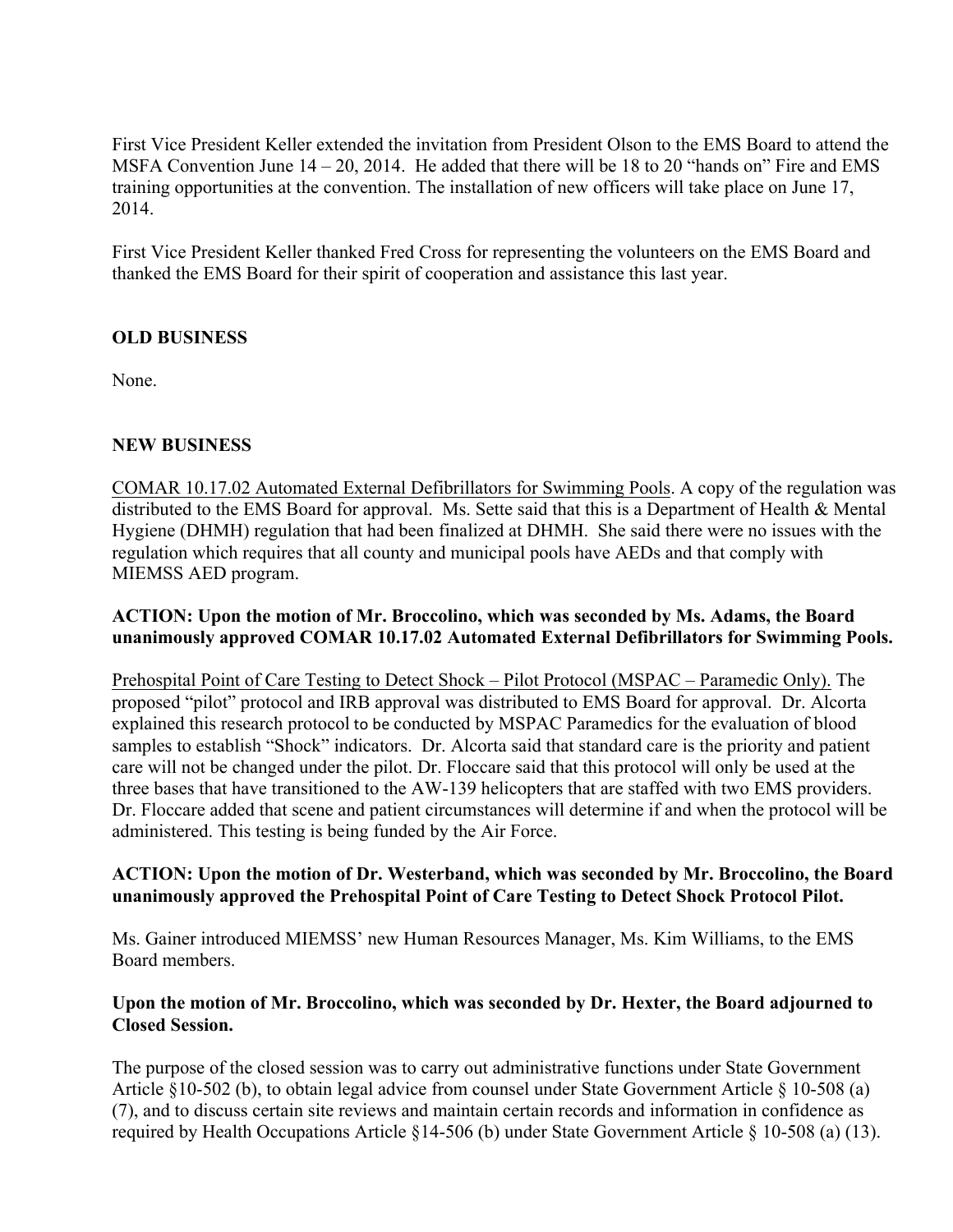The closed session was attended by:

**Board Members Present:** Donald L. DeVries, Esq. (Chairperson); Vic Broccolino (Vice-Chairperson); Roland Berg (by phone); Fred Cross; David Hexter, M.D.; Sally Showalter; Mary Alice Vanhoy; Sherry B. Adams, R.N., Dany Westerband, M.D.; Kyrle W. Preis, III; Dean Albert Reece, M.D. (by phone)

Board Members Absent: None.

#### **Others Present:**

**MIEMSS:** Dr. Alcorta; Ms. Goff; Ms. Gainer; Ms. Myers; Ms. Aycock; Dr. Bailey; Mr. Schaefer.

**OAG:** Mr. Magee; Ms. Sette

In closed session the Board:

- 1. Approved the closed session minutes of the Board meeting of February 11, 2014;
- 2. Reviewed and recommended appointments to SEMSAC;
- 3. Reviewed and acted on provider disciplinary cases;
- 4. Discussed the search for a new Executive Director of MIEMSS; and
- 5. Were advised on certain legal issues by legal counsel.

The Board reconvened in Open Session at 11:08 a.m.

**Board Members Present:** Donald L. DeVries, Esq. (Chairperson); Vic Broccolino (Vice-Chairperson); Roland Berg (by phone); Fred Cross; David Hexter, M.D.; Sally Showalter; Mary Alice Vanhoy; Sherry B. Adams, R.N., Dany Westerband, M.D.; Kyrle W. Preis, III; Dean Albert Reece, M.D. (by phone)

#### **Board Members Absent:** None.

#### **Others Present:**

**MIEMSS:** Dr. Alcorta; Ms. Goff; Ms. Gainer; Ms. Myers; Ms. Aycock; Dr. Bailey; Mr. Schaefer.

**OAG:** Mr. Magee; Ms. Sette

**ACTION: Upon the motion of Dr. Westerband, which was seconded by Ms. Vanhoy, the Board voted unanimously to approve the re-designation of Franklin Square Medical Center as a Cardiac Interventional Center for five years.**

**ACTION: Upon the motion of Ms. Showalter, which was seconded by Ms. Vanhoy, the Board voted unanimously to approve five-year MOUs with the following out-of-state hospitals to serve as Cardiac Interventional Centers:**

**Washington Hospital Center, District of Columbia Nanticoke Memorial Hospital, Delaware Christiana Hospital, Delaware Bayhealth-Kent General**